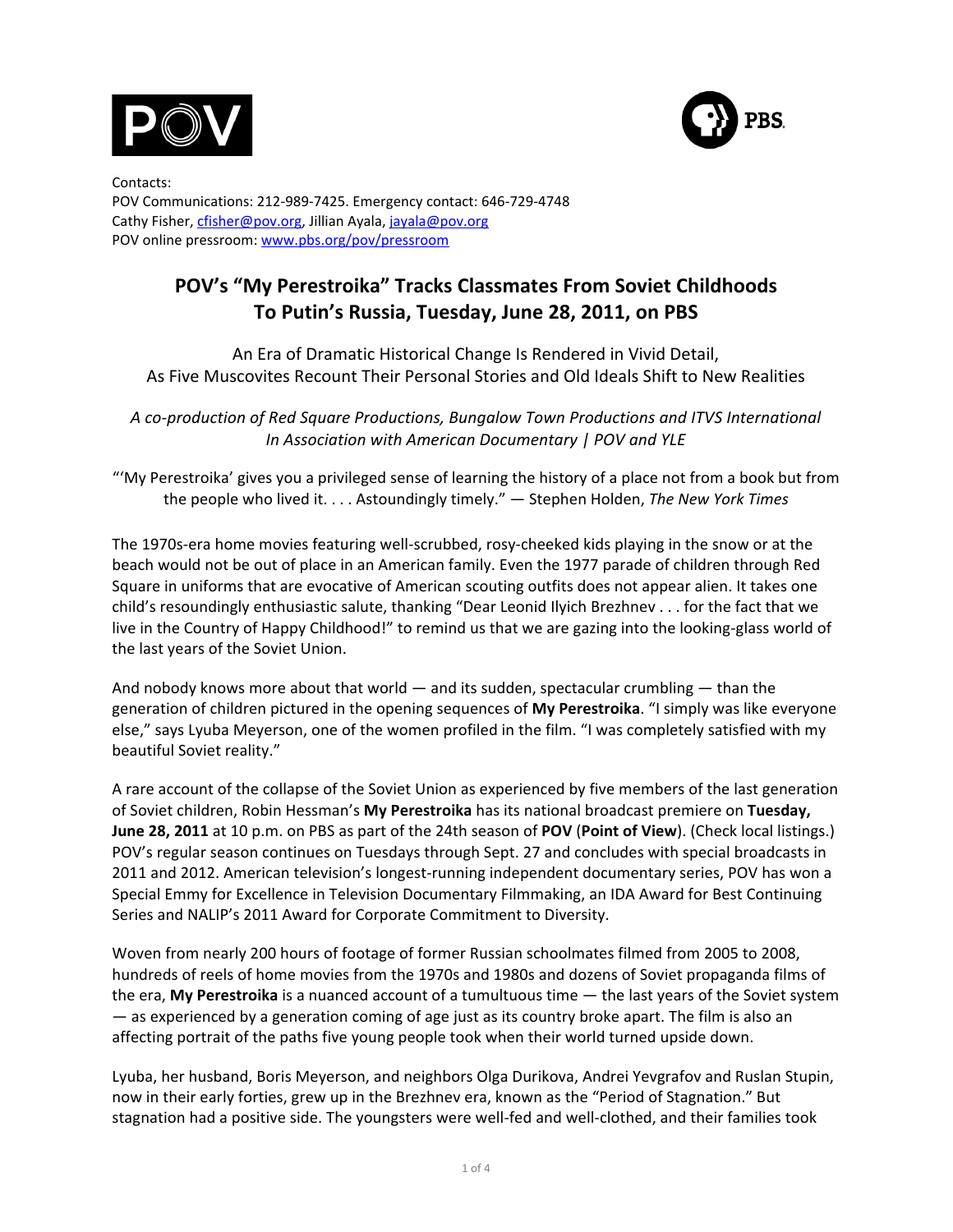summer vacations at the beach. Safe and carefree, they played outside together after school. Olga, like Lyuba, remembers "such wonderful times." Ruslan, a self-declared outsider who went on to become a punk rocker, agrees, "My childhood was fine." Even Borya, who has Jewish roots and grew up more suspicious of the system, says, "It was childhood, so it was a happy time despite the whole USSR."

Growing up in typical Soviet fashion, the five progressed through the hierarchy of youth organizations, but for some of them, the innocence of childhood gave way to the skepticism of adolescence. "By eighth" or ninth grade," says Borya, "it became clear that people all around you were saying things that didn't correspond with reality." But at age 14 they all joined the Komsomol, the Communist youth group that was the final stage before joining the Party, since it was simply unthinkable not to join. In 1984, Borya, Andrei and Ruslan went off for two years of mandatory service in the Soviet Army.

By the time Mikhail Gorbachev launched his programs of Glasnost (openness) and Perestroika (restructuring) in 1986, in an effort to liberalize Soviet society, the five were young adults. "We came back to a totally different country," says Ruslan of his return from the army, seeing that punks with Mohawks were no longer arrested and he could play his music freely. For Lyuba, a self-described conformist, "I only felt the changes when I was told, 'Lyuba, look around! Everything isn't what you were taught!"" When Communist hardliners deposed Gorbachev in 1991 and tried to re-impose Soviet dictatorship, Borya and Lyuba rallied along with thousands to support Boris Yeltsin's call to save democracy. But in the troubled Yeltsin years and under the increasingly autocratic regime of Vladimir Putin, Russia has not had the future the couple imagined.

One of the fascinating things about viewing My Perestroika is seeing how five different temperaments, revealed first in Soviet times, evolved as the Iron Curtain lifted. Lyuba and Borya, both history teachers at Moscow School No. 57, are married with a precocious child. They tell stories of two very different childhoods: Lyuba, the follower, once saluted the television when the Soviet anthem played, while Borya, who still sports a beard and ponytail, preferred to subvert the system whenever possible. Their political paths came together just as their lives as idealistic college students did, but they are both dismayed as their hopes for a genuinely democratic and just society have been dashed.

Single mother Olga, who was the prettiest girl in the class, lives in her childhood apartment with her sister and their adult children. She works for a company that rents out billiard tables to Moscow clubs, and though many of her friends have "fancier" homes, she's surprised to learn that officially she and her sister rank just above the official poverty line. Andrei has been successful in the new Russia. He just opened his 17th store selling exclusive French men's shirts and ties. Living with his wife and children in a luxury condo, he is the only one of the group who moved out of his childhood home. But he, too, is frustrated by the country's regressive turn, and is impatient with the fact that Russia has not yet become a Western, European-style society.

For Ruslan, whose own sensitive, poetry-writing 8-year-old son is following in his footsteps, life has taken more than one surprising turn. In the 1990s, he rose to fame as a member of the wildly popular punk rock group NAIV. But as the music world became dependent on consumer culture, he quit the group in disgust at what he felt was its commercialization. "How can you play music just for the money?" he asks. These days, he gives banjo lessons and plays in the Moscow metro to make a living.

"What we had before — that was beyond the pale, beyond good and evil. It needed to be destroyed, and thank God it was," says Borya. Looking at his son, he remarks, "Of course these kids don't understand that — and thank God they don't . . . . I don't know what's going to happen, but with the Internet, it's impossible to have a monopoly on information. And information means a lot."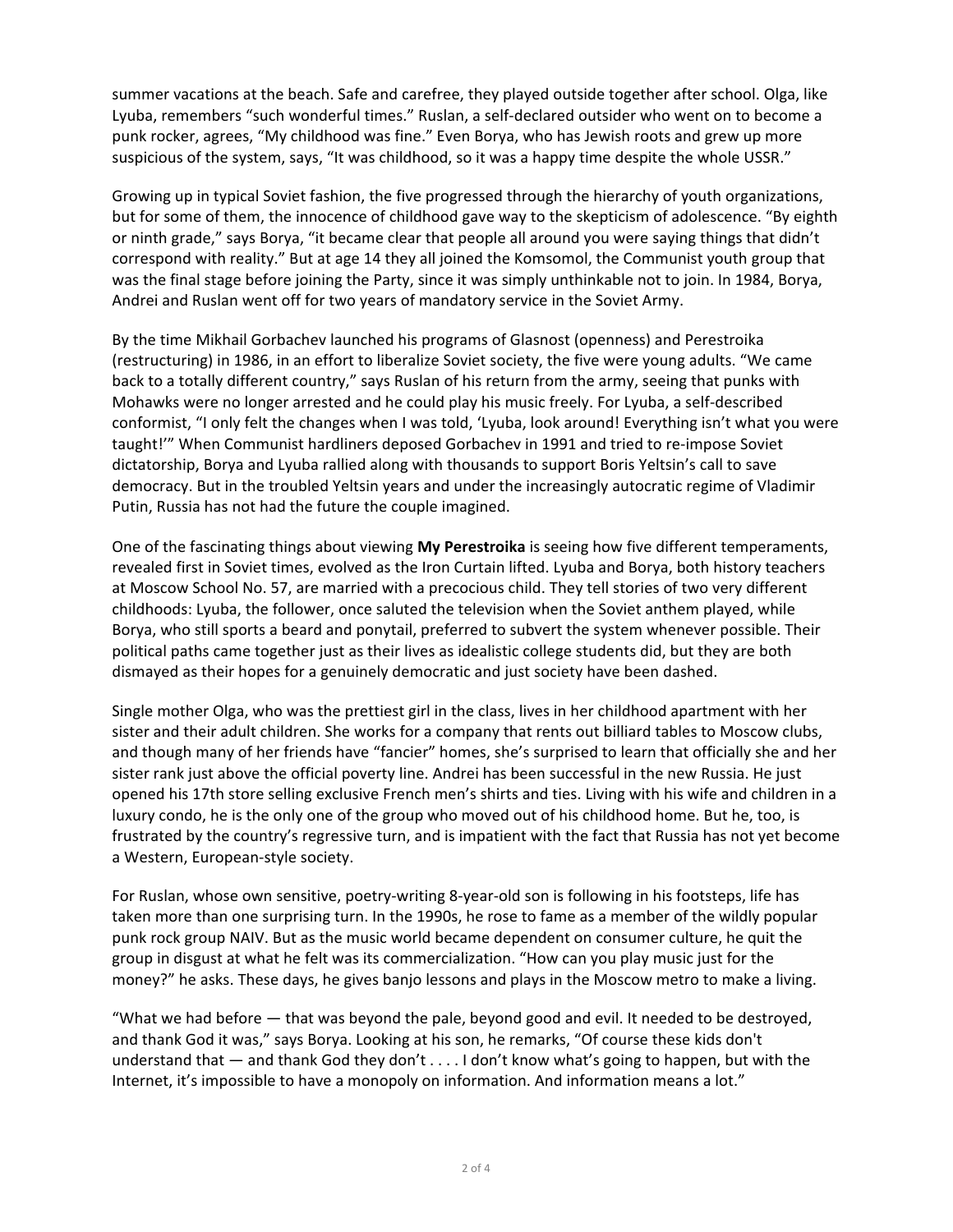"I've been curious about the Soviet Union and Russia for as long as I can remember," says director Robin Hessman. "Growing up in America in the late 1970s and early 1980s, it was impossible to ignore the fact that the USSR was considered our mortal enemy and supposedly plotting to destroy the planet with their nuclear weapons. I was a bit skeptical that an entire country could be filled with only 'evil' people.

"At age 10, I convinced my parents to let me subscribe to Soviet Life magazine so I could learn more. I began reading Russian history and literature later as well, and I was fascinated by this complicated and culturally rich country. In my senior year of high school, the Berlin Wall fell. Meanwhile, in the USSR everything was changing so rapidly under Gorbachev that I wanted to go right away and experience it for myself. So at age 18, in my freshman year of college, I went off to Leningrad. That was January 1991. I wound up living in Russia for almost the entire 1990s.

"When I returned to the U.S. in late 1999, I began thinking about how to tell the story of my generation of Russians," Hessman continues. "They are a key transition generation — from Soviet childhoods to adolescence during Perestroika to becoming adults in the newly democratic Russia. They straddle such different worlds. My hope is that the film brings the audience into the homes, the kitchens and the memories of these five people — to share the complexities of their experiences, their triumphs, their dreams and their disillusionment."

My Perestroika is a co-production of Red Square Productions, Bungalow Town Productions and ITVS International in association with American Documentary | POV and YLE.

# **About the Filmmaker:**

# Robin Hessman (Director, Producer, Cinematographer)

A graduate of Brown University with a dual degree in Russian and film, Robin Hessman received her graduate degree in film directing from the All-Russian State Institute of Cinematography (VGIK) in Moscow (with a "red diploma" of honors). She received a Student Academy Award in 1994, with codirector James Longley, for their film, "Portrait of Boy with Dog." During eight years in Russia, Hessman worked for the Children's Television Workshop (now Sesame Workshop) as the on-site producer of *Ulitsa Sezam, the Russian-language Sesame Street.* 

In the United States, Hessman co-produced the Peabody Award-winning documentary "Tupperware!" She also co-produced the PBS biography of Julia Child, "Julia! America's Favorite Chef." In 2004, Hessman founded Red Square Productions and was granted the position of filmmaker in residence at PBS station WGBH Boston to develop My Perestroika.

Hessman is an associate of Harvard University's Davis Center for Russian and Eurasian Studies and is a term member of the Council on Foreign Relations. Since 2006, she has served as the director of documentary programming for Amfest, the American Film Festival in Moscow. She currently divides her time between Brooklyn, Boston and Moscow.

## **Credits:**

Director/ Cinematographer: Robin Hessman Editors: Calla Kovgan, Garret Savage Running Time: 86:46

#### **POV Series Credits:**

Executive Producer: Simon Kilmurry Co-Executive Producer: Co-Executive Producer: Director of Production and Programming: Chris White Series Producer: Yance Ford

Producers: Robin Hessman, Rachel Wexler